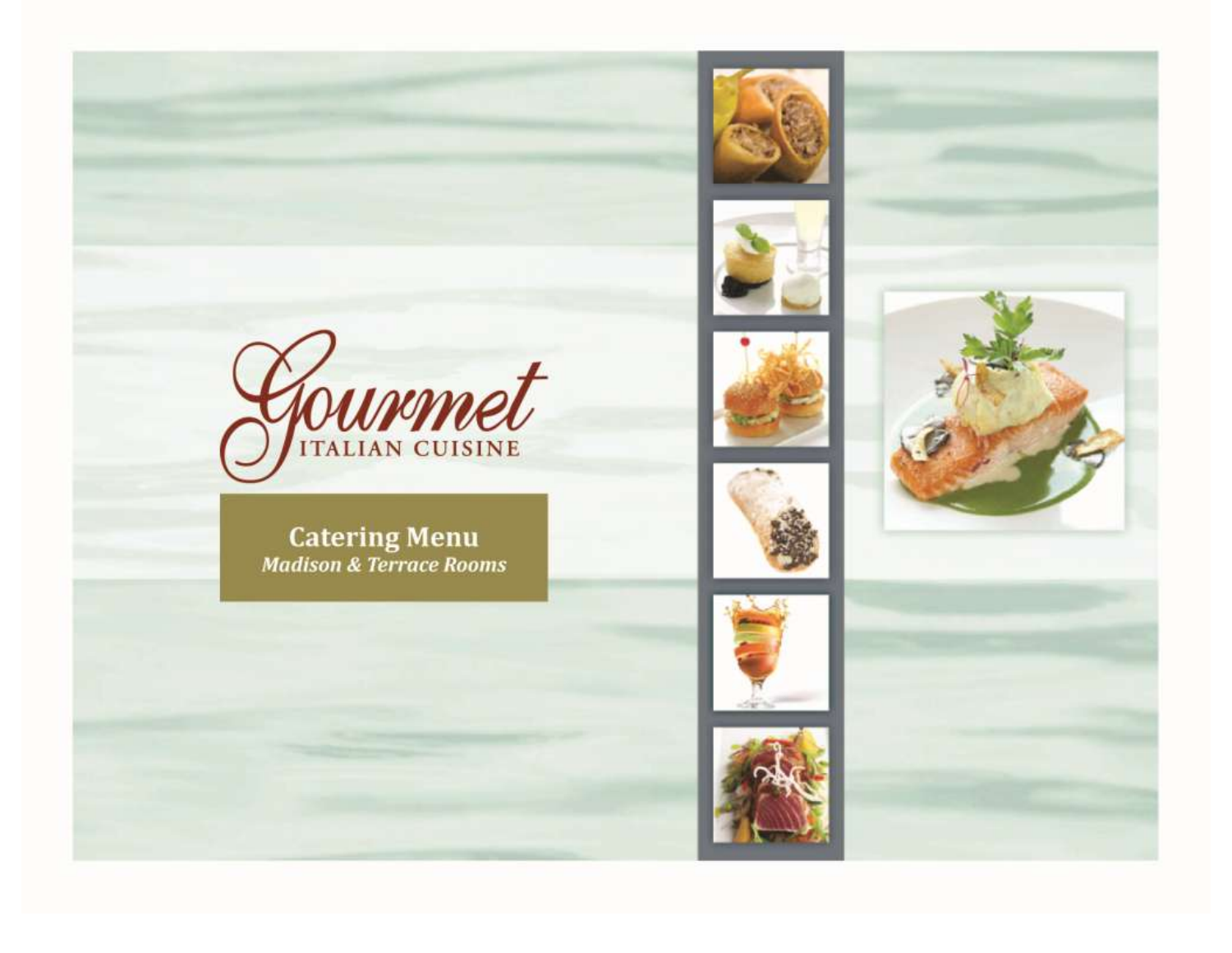# Catering Information

### **MENUS**

Enclosed for your consideration are Gourmet Italian Cuisine banquet menus. Please note the prices quoted are current and do not include 15% gratuity of the Total Food & Beverage Revenue, an Administrative Fee of 7.5% of the Total Food & Beverage Revenue fee plus 6.625% New Jersey State Sales Tax. These will be applied. IT IS OUR PLEASURE TO HELP CUSTOMIZE ANY MENU FOR YOUR EVENT.

### DEPOSIT AND PAYMENT POLICY

An initial \$200 non-refundable deposit is required for all functions, along with a signed Banquet Event Order and credit card authorization form to confirm the date and space. All deposits will be applied to the final bill. Payment is due at the conclusion of all functions.

### ROOM MINIMUM

Gourmet Italian Cuisine requires a minimum of 40 people for the Madison Room, 25 people for the Terrace Room. If your final guest count falls below the required minimum, you are responsible to pay the room minimum guest count.

### GUARANTEED GUEST AND ENTREE COUNT

A final attendance for all functions must be specified 7 days in advance of your event. Final Entrée counts are also due 7 days in advance of your event. Once received by the Catering Office, the number will be considered a guarantee and not subject to reduction.

### ALCOHOLIC BEVERAGES

All Alcoholic beverages must be furnished by Gourmet Italian Cuisine. Under no circumstances will beverages of any type be permitted to be carried into our facility by law. Gourmet Italian Cuisine maintains strict compliance with all State of New Jersey Alcoholic Beverage Control laws. We also advocate the responsible service and consumption of alcoholic beverages. The legal age of consumption is twenty-one (21). Our Bartenders and Servers have been trained and instructed to request identification from any guest that appears to be within five years of the legal age for consumption of alcoholic beverages.

### EVENT LENGTH

Gourmet Italian Cuisine reserves your event space for a total of three (3) hours. You may request additional time at a charge of \$250.00 per hour, for every hour past the three (3) hour standard. Please note other scheduled events may prohibit time extensions.

### OUTSIDE DESSERTS

All desserts are provided by our bakery, Luscious & Sweet Gourmet Bakery. Please inquire with your Catering Manager for details. Outside desserts are subject to a \$2.00 per person fee.

### LINEN AND TABLE SEATING

We provide ivory table linens and ivory linen napkins. A request of colored linen is a special order and would incur an additional charge. Seating can be customized to accommodate your event requirements.

### FlORIST, PHOTOGRAPHER AND MUSIC

Names and contact information for these various professional groups are available through the Catering Office.

### INTERNET ACCESS

Gourmet Italian Cuisine offers high speed internet access, which connects you to the internet at up to 50 times faster than standard modem speed. Please inquire with your Catering Manager for further details.

### PROPERTY DAMAGE

The Client will be held responsible for any damage to the facility.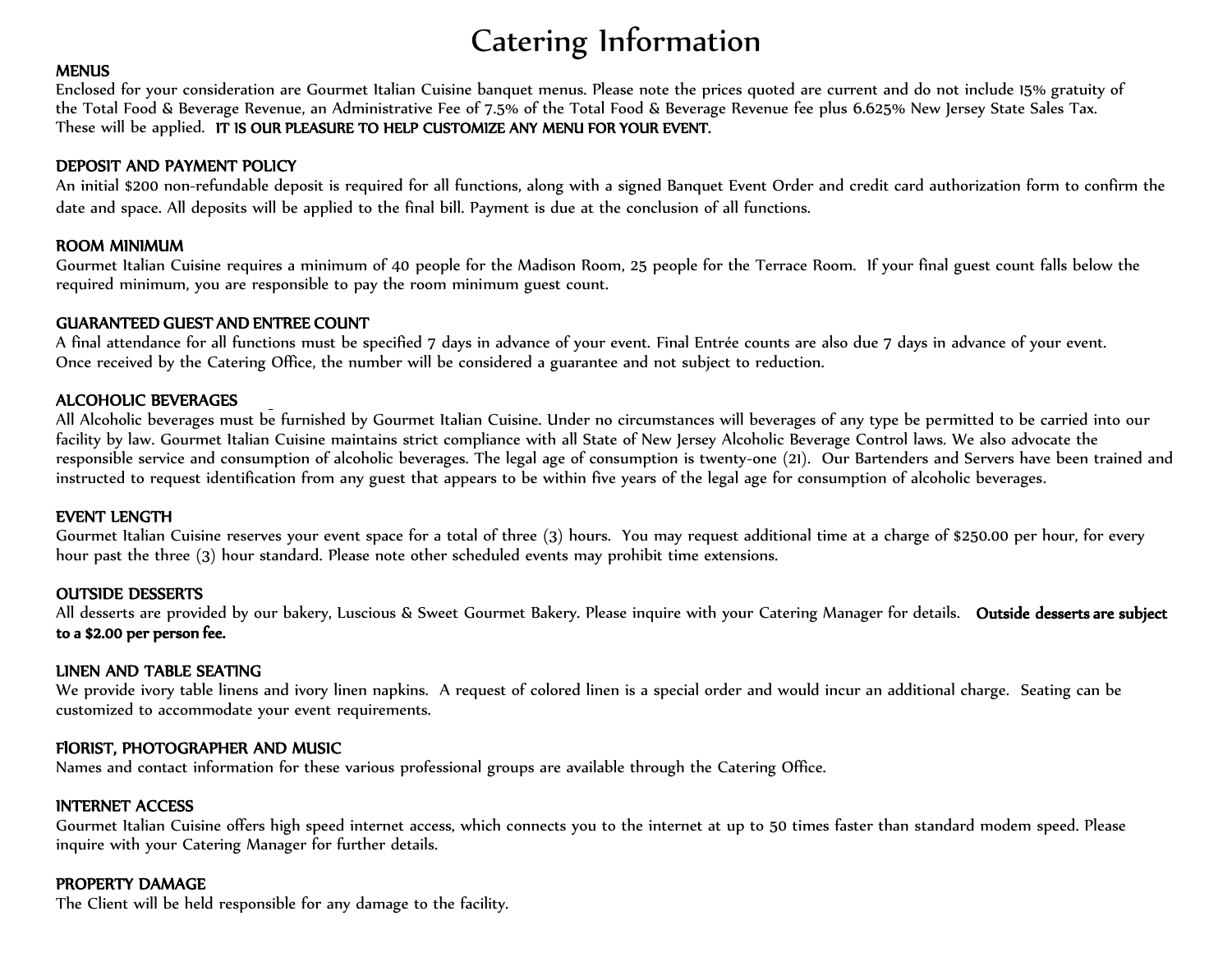# CONTINENTAL BREAKFAST BUFFETS

All Breakfasts are accompanied by Chilled Orange Juice, Coffee, and Assorted Teas

# A Healthy Start

Honeydew Melon, Cantaloupe, Pineapple and Mixed Berries Yogurt and Homemade Granola Parfait From our "Luscious & Sweet Gourmet Bakery" Pastry Chef's Selection of Daily Breakfast Pastries Homemade Seasonal Jams

13.95 Per Person

# Traditional

Honeydew Melon, Cantaloupe, Pineapple and Mixed Berries Yogurt and Homemade Granola Parfait From our bake shop "Luscious & Sweet Gourmet Bakery" Pastry Chef's Selection of Daily Breakfast Pastries Assortment of Bagels Low Fat and Regular Philadelphia Cream Cheese Homemade Seasonal Jams

16.95 Per Person

# BREAKFAST BUFFETS

# "Good Morning" Breakfast Buffet

Honeydew Melon, Cantaloupe, Pineapple and Mixed Berries Scrambled Eggs Roasted Red Bliss Potatoes and Herbs Italian Sausage From our "Luscious & Sweet Gourmet Bakery" Pastry Chef's Selection of Daily Breakfast Pastries Assortment of Bagels Cream Cheese Homemade Seasonal Jams Chilled Orange Juice Coffee and Assorted Teas

#### 20.95 Per Person

# BRUNCH

# "Afternoon Delight" Buffet

Honeydew Melon, Cantaloupe, Pineapple and Mixed Berries Assortment of Bagels Cream Cheese Scrambled Eggs Roasted Red Bliss Potatoes and Herbs Apple wood Smoked Bacon Homemade Seasonal Jams From our bake shop "Luscious & Sweet Gourmet Bakery" Pastry Chef's Selection of Daily Breakfast Pastries Italian Style Pasta Salad Classic Caesar Salad - Crisp hearts of romaine lettuce tossed with our homemade Caesar dressing. Finished with seasoned croutons and Parmesan cheese. Chicken Francaise – Sautéed breast of chicken coated in a Parmesan egg batter and served with a lemon white wine butter sauce. Assorted Mini Cupcakes Chilled Orange Juice Coffee, Assorted Teas and Soda

30.95 Per Person

# Brunch Beverages

Mimosa Bar 8.95 per person (Orange, Cranberry and Pineapple Juice) Bloody Mary Bar 8.95 per person (Bloody Mary Mix, Olives, Celery and Assorted Spicy Garnishes)



A 15% Gratuity of the Total Food & Beverage Revenue, an Administrative Fee of 7.5% of the Total Food & Beverage Revenue fee plus 6.625% New Jersey State Sales Tax will be applied.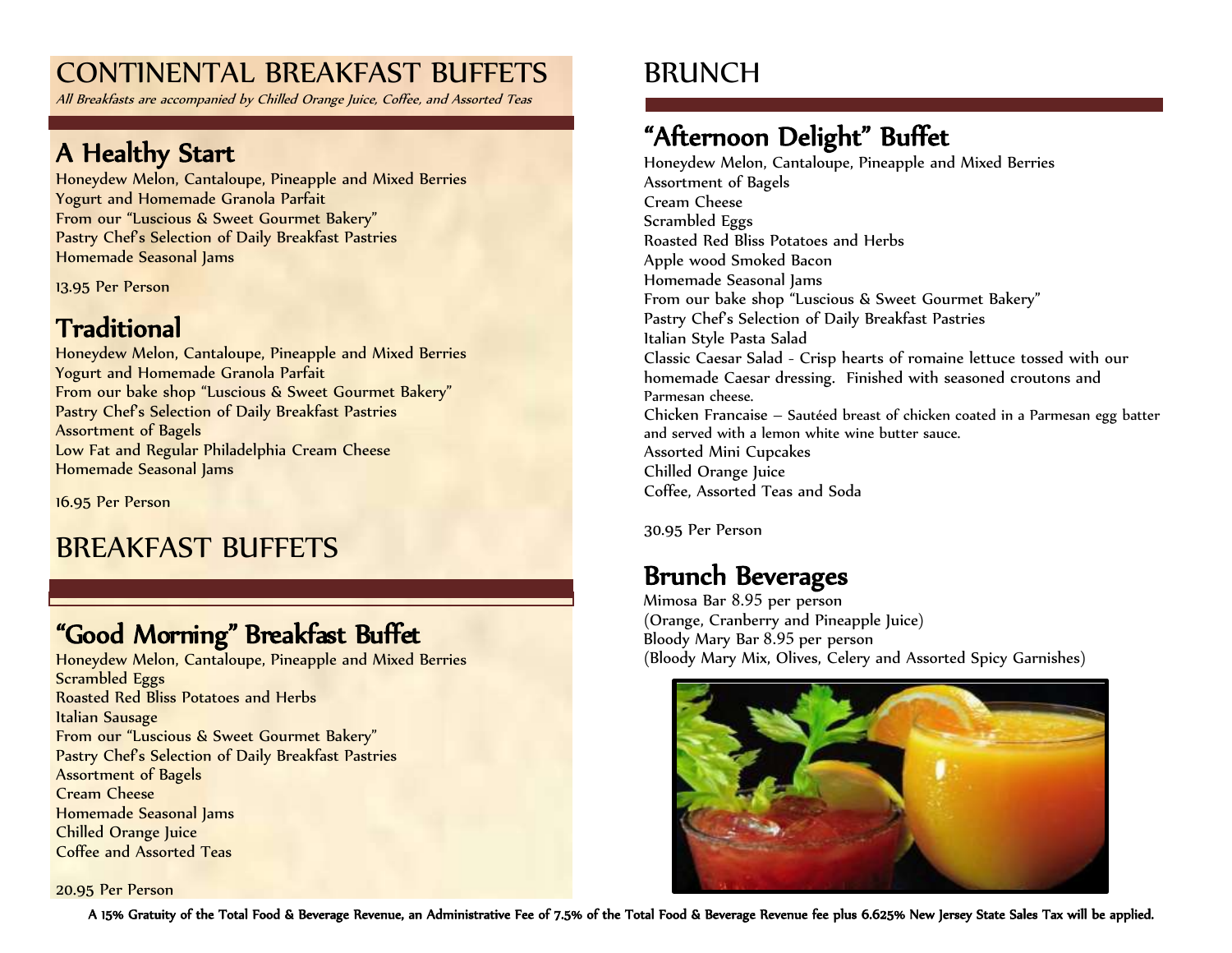# LUNCH BUFFETS

# Gourmet Deli

### Italian Style Pasta Salad

Tossed Garden Salad - An assortment of gourmet greens topped with shredded carrots, plum tomatoes, cucumbers, red onions and bell peppers. Served with balsamic dressing.

### Sandwiches - (Choose Three)

Bruschetta Chicken - Bruschetta salsa, pesto, provolone cheese, balsamic drizzle on a French baguette.

Caprese Wrap - Chicken, buffalo mozzarella, tomato, Romaine lettuce drizzled with a balsamic reduction.

Classic Italian Panini - Italian sausage, fontina cheese, red bell peppers and onion.

Roasted Turkey Cobb - Roasted turkey breasts, lettuce, tomatoes, avocado, bacon, bleu cheese dressing and Dijon mayonnaise on a French baguette.

Grilled Chicken Club - Bacon, avocado, Swiss cheese, lettuce, tomato and roasted garlic mayonnaise on a French baguette.

Santa Fe Wrap - Chicken, guacamole, tomato, cheddar cheese, lettuce, tortilla strips, served with a side of salsa.

Italian Eggplant – Grilled eggplant, roasted red peppers, red onion, melted mozzarella and garlic aioli on a French baguette.

Coffee, Assorted Teas and Soda

16.95 Per Person

# Afternoon Social

Classic Caesar Salad - Hearts of romaine tossed with our homemade Caesar dressing, seasoned croutons and Parmesan cheese.

Penne Pasta - Penne pasta served in your choice of marinara, Alfredo, vodka or rosa cream sauce.

Chef's Signature Wrap Tray - Tortilla wraps stuffed with a selection of roast turkey breast, tuna salad and Virginia ham, all with lettuce and tomato. Served with sides of mayo, mustard and crushed hot cherry peppers.

Toasted Bruschetta - Fresh diced tomatoes flavored with lemon juice, garlic and fresh basil. Complemented with Parmesan crostini and Italian long hot peppers.

Assorted Breads and Butter Coffee, Assorted Teas and Soda

17.95 Per Person

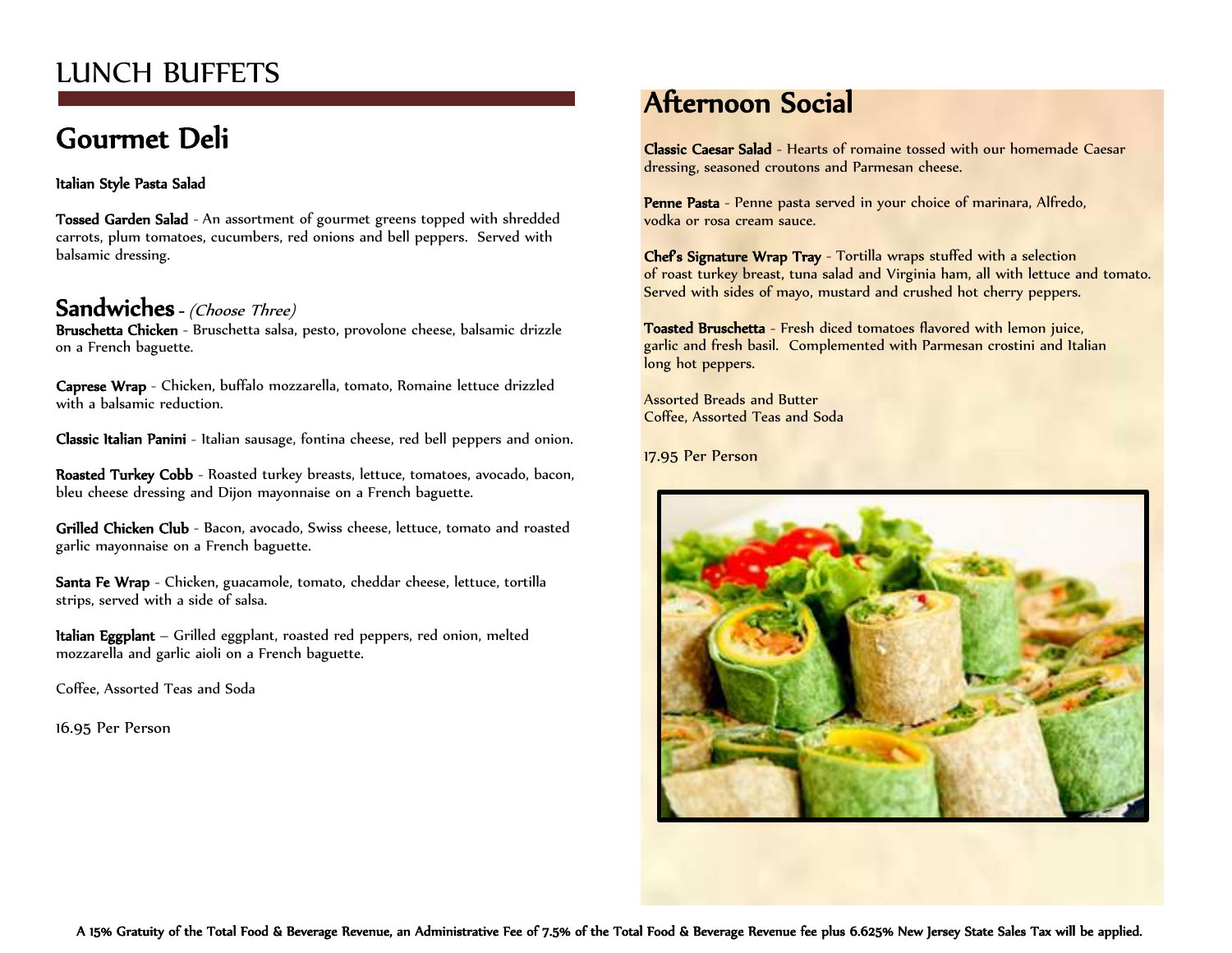## Let's Lunch Buffet Salads - (Choose One)

Classic Caesar Salad - Crisp hearts of romaine lettuce tossed with our homemade Caesar dressing. Finished with seasoned croutons and Parmesan cheese.

Tossed Garden Salad - An assortment of gourmet greens topped with shredded carrots, plum tomatoes, cucumbers, red onions, and bell peppers. Served with balsamic dressing.

Entrees - (Choose Two) Chicken Rosa – Chicken, sundried tomatoes, baby spinach and roasted red peppers in a Rosa cream sauce.

Chicken Francaise – Sautéed breast of chicken coated in a Parmesan egg batter and served with a lemon white wine butter sauce.

Manicotti – Ricotta filled manicotti topped with tomato sauce and mozzarella cheese.

Penne Pasta - Penne pasta served in your choice of marinara, Alfredo, vodka or rosa cream sauce.

Chicken Parmigiana - Breast of chicken coated in seasoned breadcrumbs and golden fried, topped with our homemade red sauce and mozzarella cheese, baked to perfection.

Eggplant Parmigiana - Thinly sliced eggplant coated in seasoned bread crumbs and fried, topped with marinara sauce and glazed with mozzarella cheese.

Salmon Chardonnay (Add \$2.00) – Oven braised salmon in an Unoaked Chardonnay sauce.

Medallions of Beef Tenderloin (Add \$6.00) - Roasted tenderloin sliced and served on a bed of mushroom ragout.

### Sides

Farm to Table Mixed Vegetables Roasted Red Bliss Potatoes, Italian Herbs

Assorted Breads and Butter Coffee, Assorted Teas and Soda

20.95 Per Person



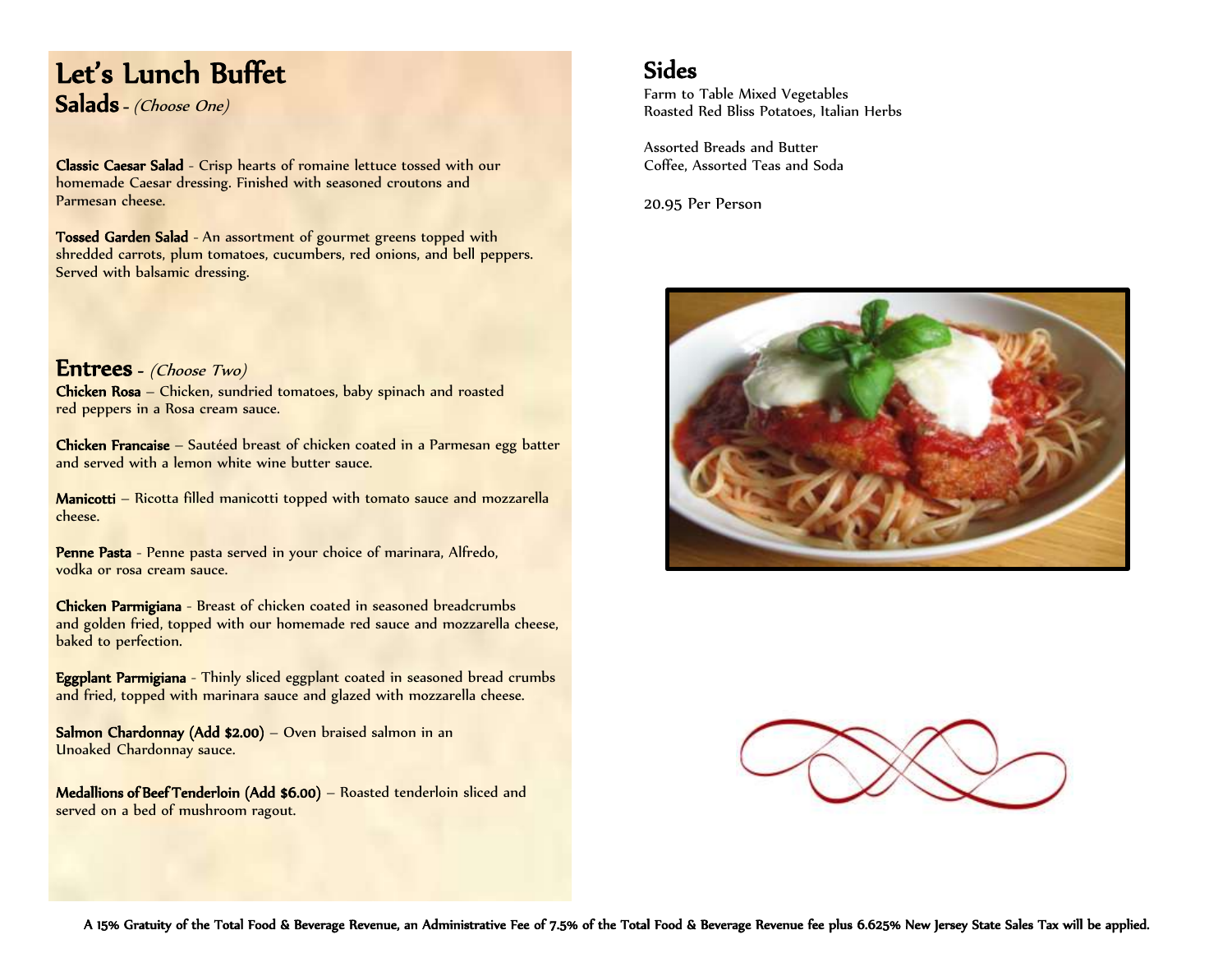# SERVED LUNCHEON

### First Course - (Choose One)

Classic Caesar Salad - Crisp hearts of romaine lettuce tossed with our homemade Caesar dressing. Finished with seasoned croutons and Parmesan cheese.

Tossed Garden Salad - An assortment of gourmet greens topped with shredded carrots, plum tomatoes, cucumbers, red onions and bell peppers. Served with balsamic dressing.

### Lunch Entrees - (Choose Two)

Entrees accompanied with Chefs selection of Starch and Vegetable when appropriate

Manicotti - Ricotta filled manicotti topped with tomato sauce and mozzarella cheese.

Eggplant Parmigiana - Thinly sliced eggplant coated in seasoned bread crumbs and fried, topped with marinara sauce and glazed with mozzarella cheese.

Chicken Rosa - Chicken, sundried tomatoes, baby spinach and roasted red peppers in a Rosa cream sauce.

Salmon Chardonnay (Add \$2.00)- Oven braised salmon in an Unoaked Chardonnay sauce.

Chicken Parmigiana - Breast of chicken coated in seasoned breadcrumbs and golden fried, topped with our homemade red sauce and mozzarella cheese, baked to perfection.

Garden Pasta – Roasted red peppers, Kalamata olives, red onion, asparagus, cherry tomatoes and spinach sautéed in olive oil and garlic, served over imported capellini with Pecorino Romano cheese.

Chicken Francaise – Sautéed breast of chicken coated in a Parmesan egg batter and served with a lemon white wine butter sauce.

Assorted Bread and Butter Coffee, Assorted Teas and Soda

19.95 Per Person



\*Final Entree Counts are due seven (7) days prior to event date.

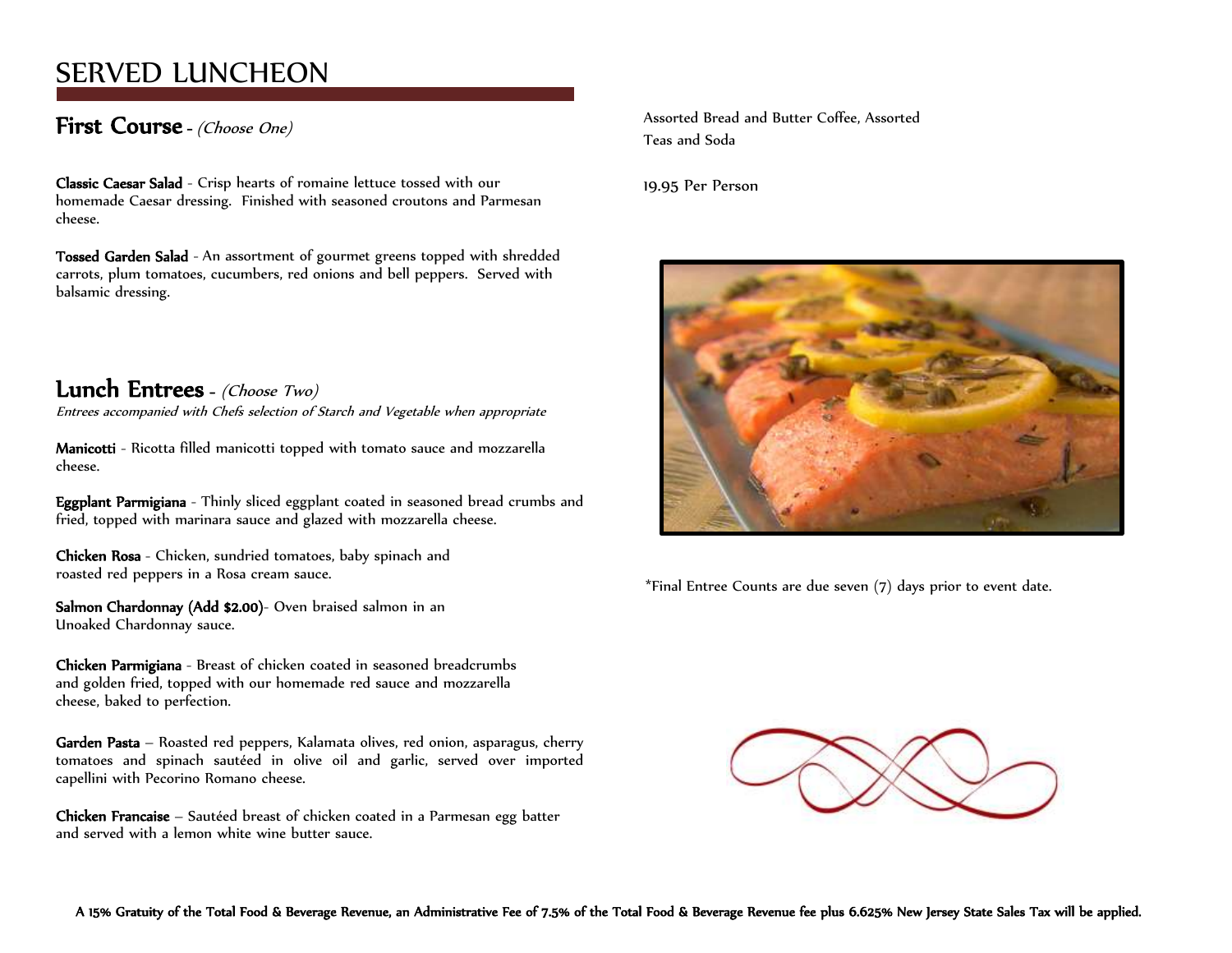Hors d'oeuvres are priced by 25 and 50 pieces

# HOT HORS D'OEUVRES

Hors d'oeuvres are priced by 25 and 50 pieces

|                            | 25 Pieces | 50 Pieces |
|----------------------------|-----------|-----------|
| <b>Stuffed Mushrooms</b>   | 45        | 89        |
| Scallops Wrapped in Bacon  | 50        | 99        |
| <b>Toasted Bruschetta</b>  | 30        | 59        |
| Chicken Quesadilla         | 50        | 99        |
| Chicken Tenders            | 50        | 100       |
| <b>Buffalo Wings</b>       | 55        | 110       |
| <b>Fried Ravioli</b>       | 30        | 60        |
| Coconut Shrimp             | 50        | 99        |
| Pot Stickers               | 50        | 100       |
| Gourmet Mac & Cheese Balls | 45        | 90        |
| Mozzarella Sticks          | 35        | 70        |
| Calamari -129 (5lbs)       |           |           |

# ACTION STATIONS

Station Attendant Fee of 95.00

### Pasta Pasta Pasta!

Selection of Penne and Rigatoni with choice of two sauces: Marinara, Alfredo, Rosa Cream, Vodka Sauce 6.95 Per Person

### Carved Prime Rib of Beef

Served with Au Jus and creamy horseradish. Ask Sales Associate for Pricing

# RECEPTION DISPLAYS

Reception displays serve 25 or 50 people

### Artisan Cheese Board

A selection of Imported and Domestic cheeses accompanied with a whole grain mustard spread and crackers 85/165

### Fresh Seasonal Crudités

Executive Chef selected farm to table fresh seasonal vegetables Dipping Sauces to include Creamy Bleu Cheese and Avocado Ranch 75/145

### Farm to Table Seasonal Fruit Crudités

Executive Chef selected farm to table fresh seasonal fruit Dipping Sauces to include Honey Yogurt and Chocolate Yogurt Sauce 85/165

# **STATIONS**

### Taste of Philly

Mini Chicken and Beef Cheesesteaks, Sautéed Onions, "Cheez Wiz", Spicy Ketchup, Seasoned French Fries, Traditional Philadelphia Soft Pretzels, Spicy Mustard and Cheddar Cheese Dipping Sauce 9.95 Per Person

### Sliders and Fries

Angus Beef with Aged Cheddar and Caramelized Onions, Meatball with Pecorino Romano and Buffalo Chicken Sliders, Home-style French Fries & Ketchup 8.95 Per Person

### Iconic Thin Crust Sicilian Pizza - (Choice of Three)

Margarita, Roasted Vegetable, California Club, Chicken Bacon Ranch, Sweet Hawaiian 6.95 Per Person

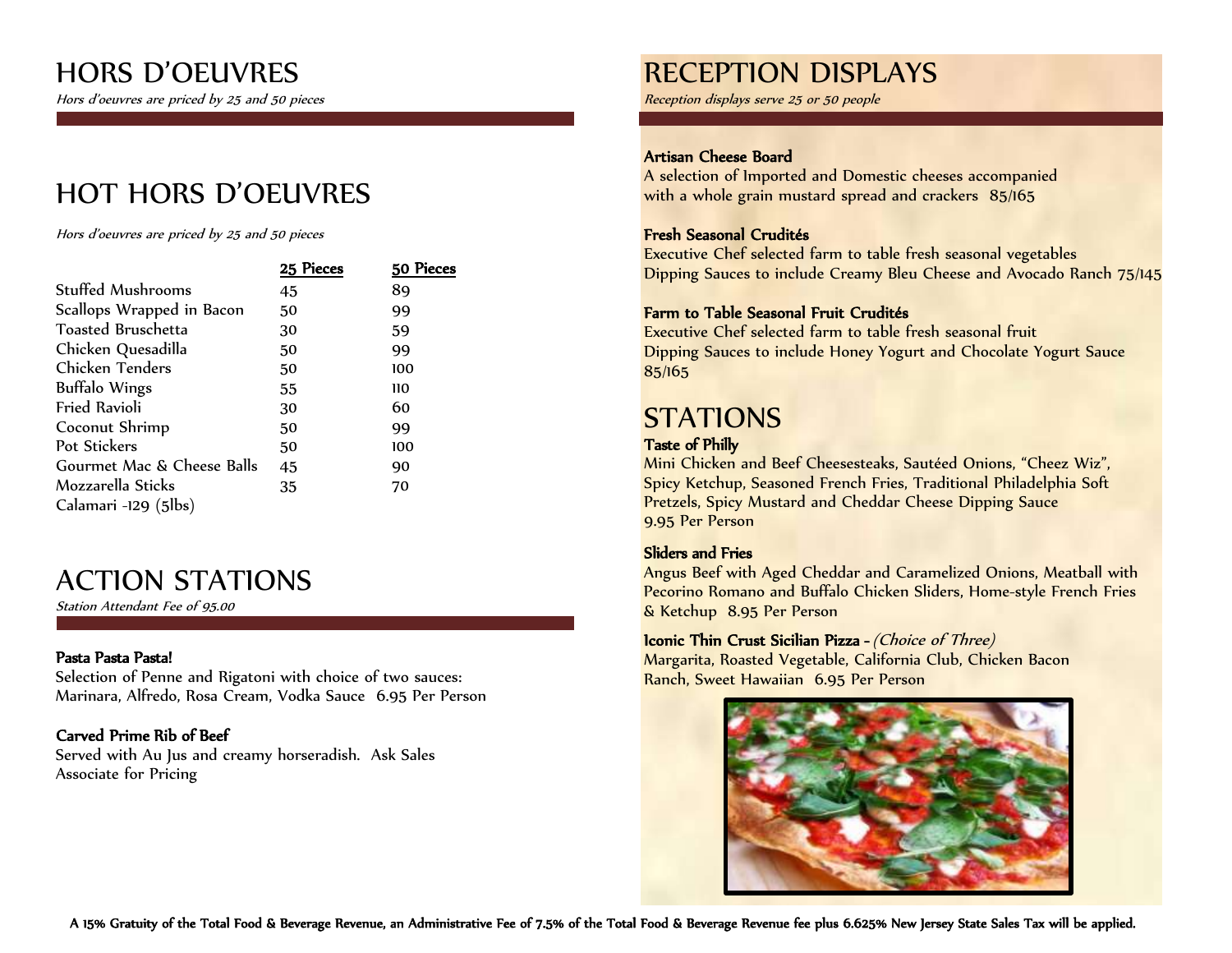## DINNER BUFFET

## Salads - (Choose *One*)

Classic Caesar Salad - Crisp hearts of romaine lettuce tossed with our homemade Caesar dressing. Finished with seasoned croutons and Parmesan cheese.

Tossed Garden Salad - An assortment of gourmet greens topped with shredded carrots, plum tomatoes, cucumbers, red onions and bell peppers. Served with balsamic dressing.

Pasta Entrées - (Choose One Pasta & One Sauce)

| Pasta    | <b>Sauce</b> |
|----------|--------------|
| Rigatoni | Marinara     |
| Penne    | Alfredo      |
| Gnocchi  | Rosa         |
|          | Vodka        |

Dinner Entrees-(Choose Two) Medallions of Beef Tenderloin – Roasted tenderloin sliced and served on a bed of mushroom ragout (Add \$5.00)

Salmon Chardonnay - (Add \$2.00) Oven braised salmon in an Unoaked Chardonnay sauce.

Chicken Francaise – Sautéed breast of chicken coated in a Parmesan egg batter and served with a lemon white wine butter sauce.

Chicken Parmigiana - Breast of chicken coated in seasoned breadcrumbs and golden fried, topped with our homemade red sauce and mozzarella cheese, baked to perfection.

Eggplant Parmigiana - Thinly sliced eggplant coated in seasoned bread crumbs and fried, topped with marinara sauce and glazed with mozzarella cheese.

Flounder Francaise – Sautéed flounder coated in a Parmesan egg batter and served with a lemon white wine butter sauce.

Chicken Rosa - Chicken, sundried tomatoes, baby spinach and roasted red peppers in a Rosa cream sauce.

Horseradish Encrusted Salmon (Add \$2.00) – Salmon accompanied with a whole grain mustard sauce.

Mixed Vegetables and Red Bliss Potatoes Assorted Bread and Butter Coffee, Assorted Teas and Soda

27.95 Per Person



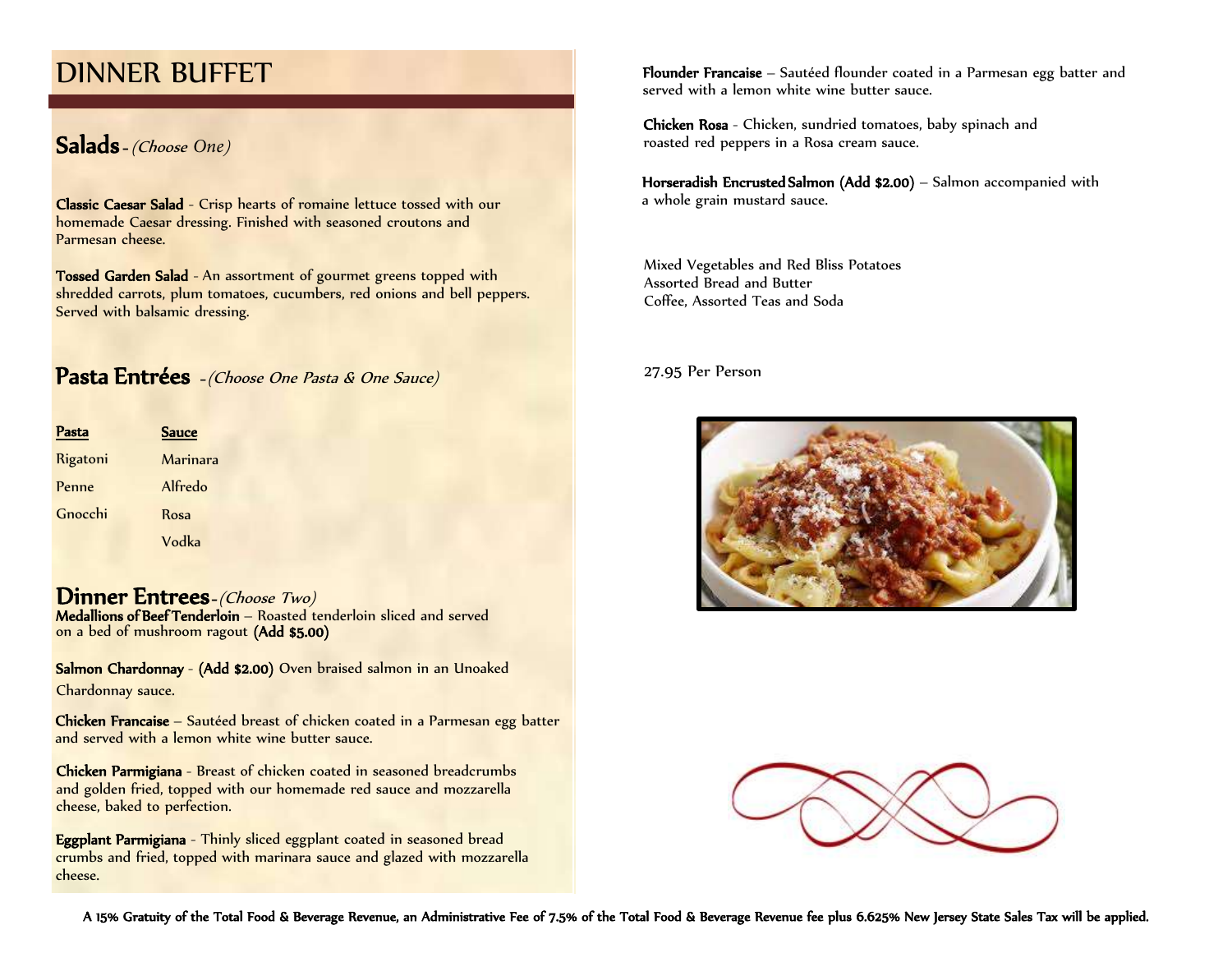# SERVED DINNER

### Appetizers-(Choose One)

Portabella Ravioli with Tomato Cream Sauce Mini Caprese Tower (Add \$1.00) Mini Spinach Lasagna Rolls (Add \$1.00)

## Salads - (Choose One)

Classic Caesar Salad - Crisp hearts of romaine lettuce tossed with our homemade Caesar dressing. Finished with seasoned croutons and Parmesan cheese.

Tossed Garden Salad - An assortment of gourmet greens topped with shredded carrots, plum tomatoes, cucumbers, red onions and bell peppers. Served with balsamic dressing.

Dinner Entrees - (Choose Two) Entrees accompanied with Chefs selection of Starch and Vegetable when appropriate

Stuffed Flounder (Add \$**5**.00) – Stuffed with jumbo lump crab, drizzled with a lemon butter sauce.

Pollo Di Vodka (Add \$1.00) – Chicken, jumbo lump crab meat with a vodka-spiked Rosa Sauce.

Filet Mignon au Poivre (add \$12.00) – Seared and roasted prime beef tenderloin in a peppercorn cognac sauce.

Horseradish Encrusted Salmon - (Add \$2.00) Salmon accompanied with a whole grain mustard sauce.

Chicken Francaise – Sautéed breast of chicken coated in a Parmesan egg batter and served with a lemon white wine butter sauce.

Salmon Chardonnay - (Add \$2.00) Oven braised salmon in an Unoaked Chardonnay sauce.

Chicken Parmigiana - Breast of chicken coated in seasoned breadcrumbs and golden fried, topped with our homemade red sauce and mozzarella cheese, baked to perfection.

Assorted Breads and Butter Coffee, Assorted Teas and Soda

26.95 Per Person



\*Final Entree Counts are due seven (7) days prior to event date.

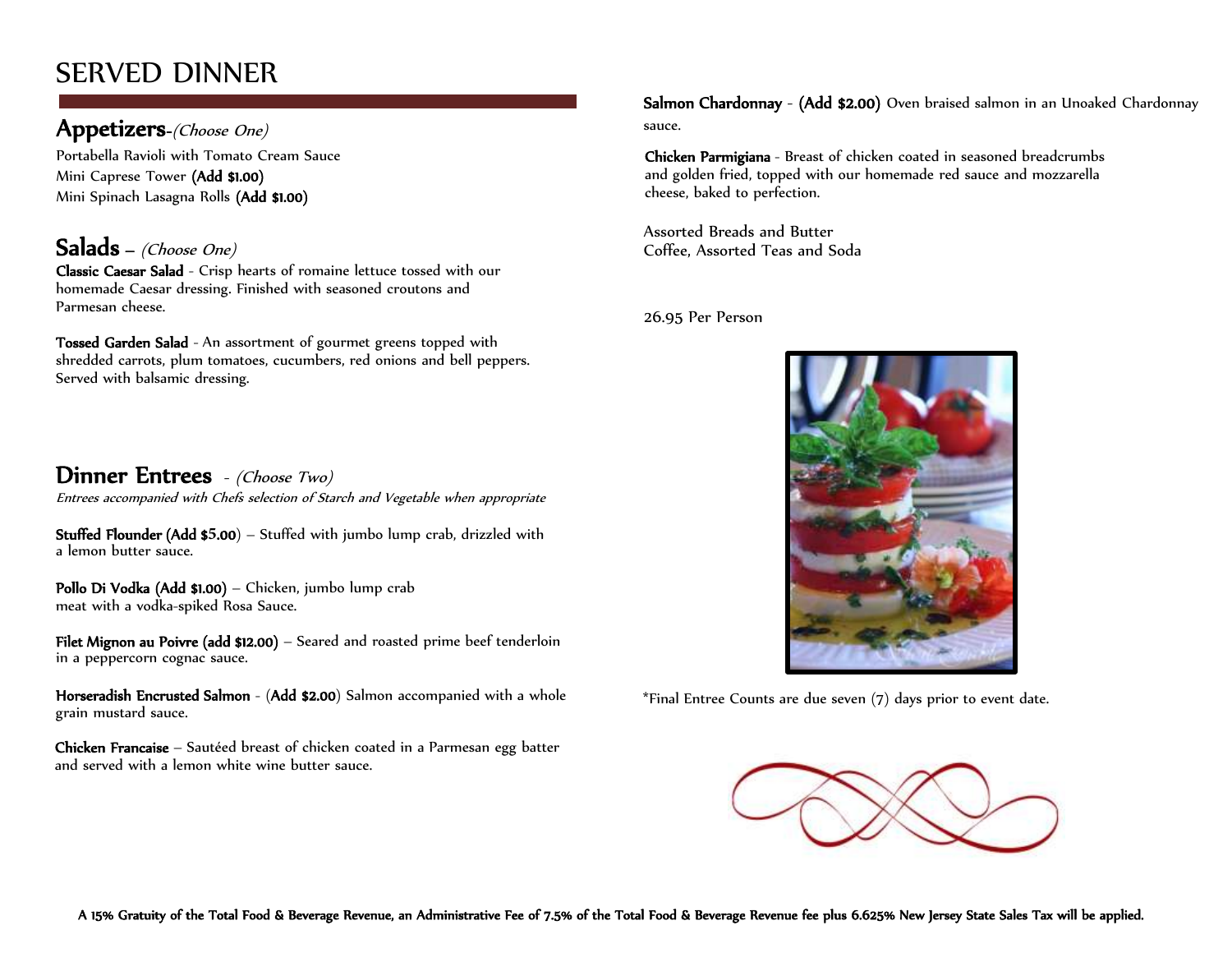# COCKTAIL RECEPTION MENU

## RECEPTION DISPLAYS - (Choose One)

### Artisan Cheese Board

A selection of Imported and Domestic cheeses accompanied with a whole grain mustard spread and crackers.

### Fresh Seasonal Crudités

Executive Chef selected farm to table fresh seasonal vegetables. Dipping Sauces to include Creamy Bleu Cheese and Avocado Ranch.

### Farm to Table Seasonal Fruit Crudités

Executive Chef selected farm to table fresh seasonal fruit. Dipping Sauces to include Honey Yogurt and Chocolate Yogurt Sauce.

### Stationary Hors D' Oeuvres' – (Choose Four)

Potstickers Stuffed Mushrooms Toasted Bruschetta Buffalo Bites Fried Ravioli Gourmet Mac and Cheese Balls Chicken Tenders Mozzarella Sticks

Action Station - (Choose One) Pasta Pasta Pasta Station Sliders & Fries Bar Flatbread Pizza Station Philly Station



Assorted Breads Butter Coffee, Assorted Teas and Soda

29.95 Per Person

## BAR SELECTIONS Bartender Fee of 95.00

### Consumption Bar

Domestic Beer Imported Beer Deluxe Cocktails **Cordials** Pellegrino Water Soft Drinks

Fruit Juices Martinis and Specialty Drinks Champagne Toast Mimosa Toast Wines (Please select from our Catering Wine List) Sangria Punch (Red or White)

## Open Bar

Prices Per Person

First Hour/Second Hour/Third Hour/Fourth Hour - 15 / 20 / 25 / 29 All Bars Include: Deluxe Cocktails, Martinis, Beer, House Wines, and Soft **Drinks** 

## Beer and Wine Table

Table set within event space, charged on a consumption basis Imported 5.75, Domestic Beer 4.25, Wine 45.00

## Deluxe Selections

Kaluha Jose Cuervo Apple Pucker Jim Beam **Tanqueray** Absolute Captain Morgan Baccardi

Jack Daniels Sweet/Dry Vermouth Triple Sec

Domestic Beers Miller Lite, Yuengling, Coors Light, Bud, Bud Light

Imported Beers Corona and Heineken

House Wines Cabernet, Merlot, White Zinfandel, Chardonnay and Pinot Grigio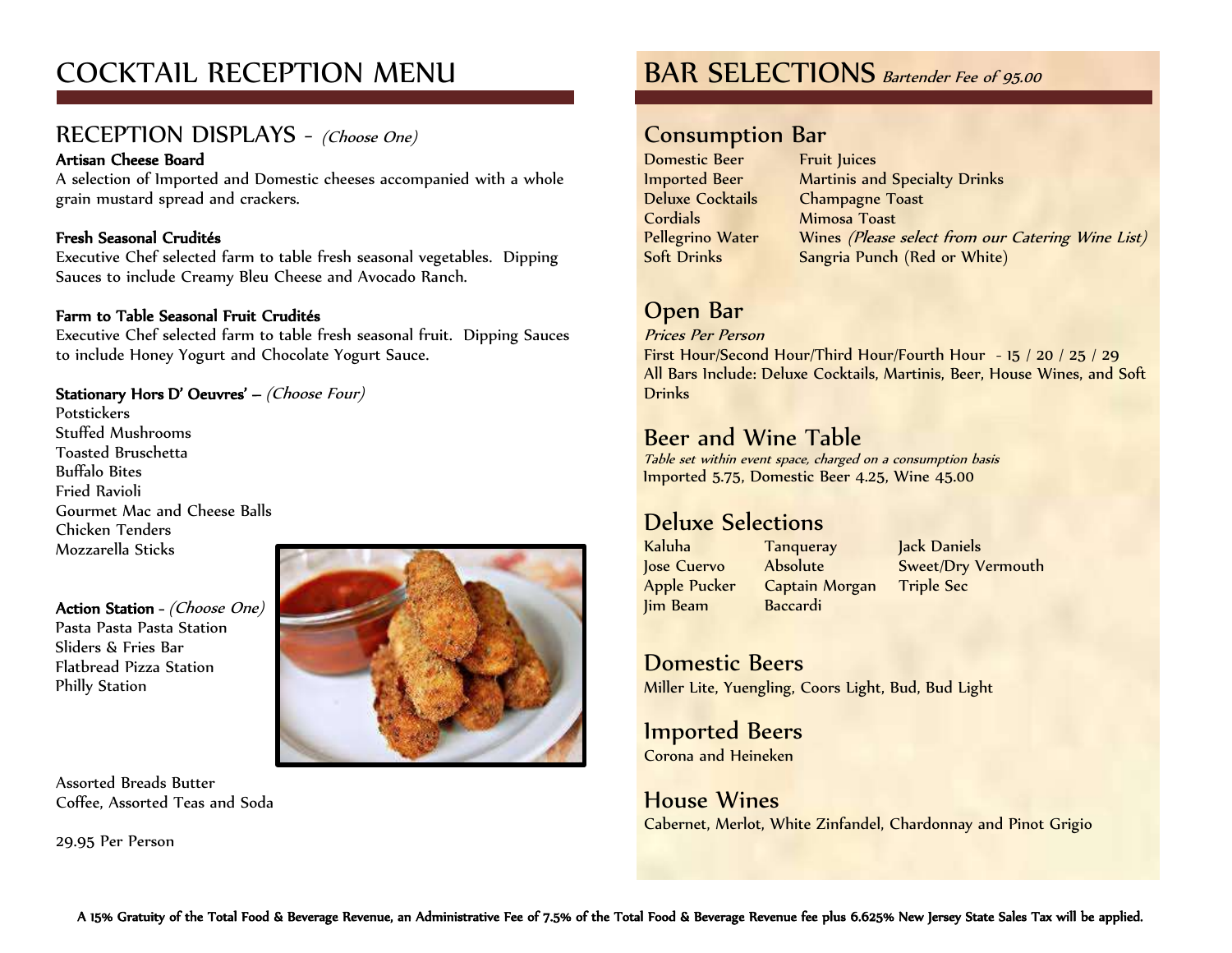# DESSERT ADDITIONS

# The Dessert Bar - \$5.99 per person includes:

- Chef's selection of mini cupcakes
- Brownie squares
- Truffle pops
- Shortbread cookies with glaze and nonpareils
- Cake bars in funfetti with vanilla buttercream and funfetti with chocolate buttercream

# The Enhanced Dessert Bar - \$7.99 per person includes:

## Choose 12 desserts from the following selections:

- Chef's selection of mini cupcakes
- Brownie squares
- Truffle pops
- Shortbread cookies with glaze and nonpareils
- Cake bars in funfetti with vanilla buttercream and funfetti with chocolate buttercream
- Eclairs
- Cream puffs
- Cannolis
- Seasonal mini tarts
- Seasonal mini cheesecakes
- Carrot cake squares
- White chocolate raspberry squares
- Mini chocolate mousse squares
- Crunch cake squares
- Cookies (oatmeal, sugar, and chocolate chip)
- Cappuccino mousse shooters
- White chocolate mousse shooters
- Chocolate covered strawberries

\*The Dessert Bar can be customized with monogram and color scheme for an additional \$2.00 per person. Dessert Bars include approximately 5 pieces per person.

A 15% Gratuity of the Total Food & Beverage Revenue, an Administrative Fee of 7.5% of the Total Food & Beverage Revenue fee plus 6.625% New Jersey State Sales Tax will be applied.